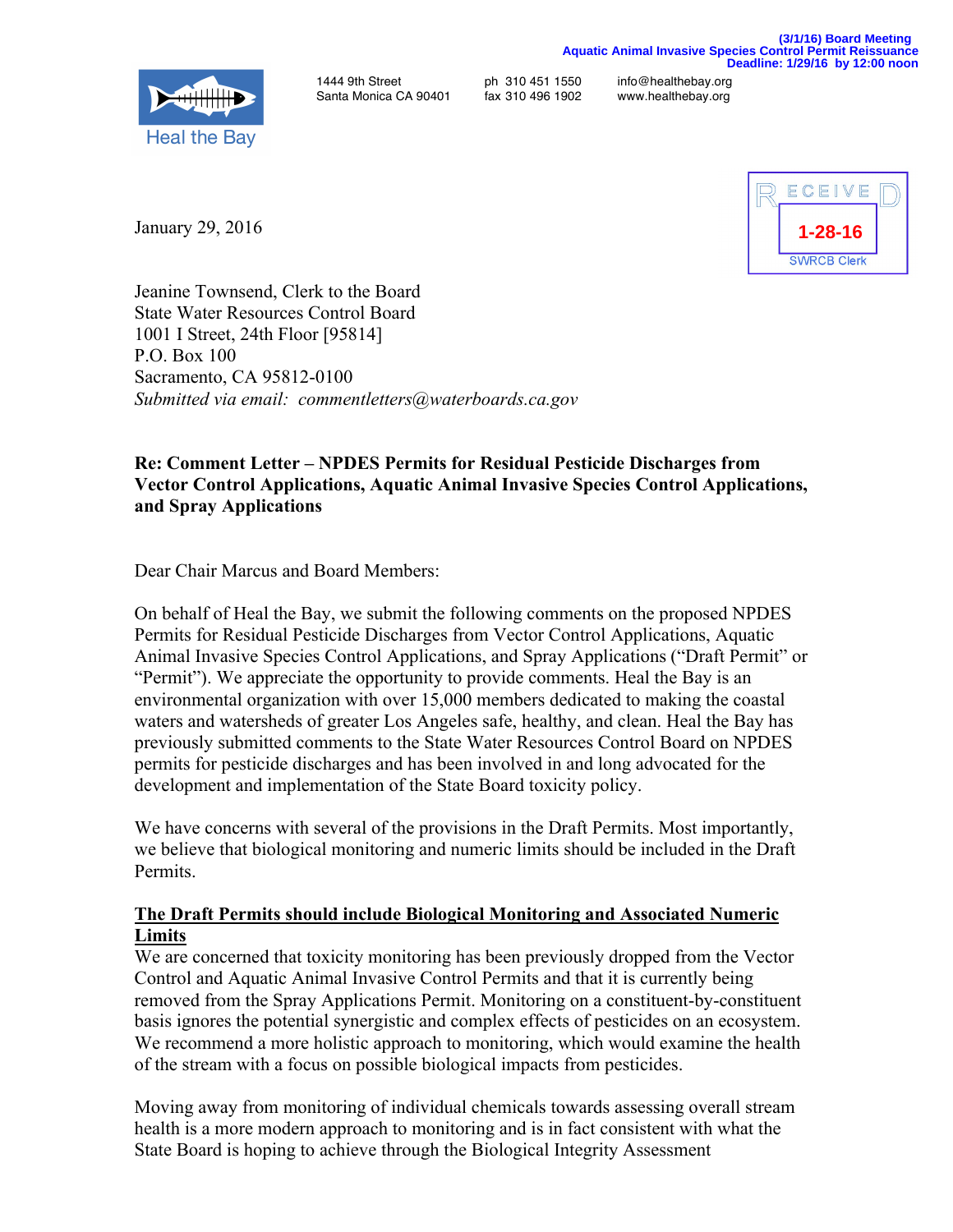1444 9th Street ph 310 451 1550 info@healthebay.org Santa Monica CA 90401

**Heal the Bay** 



Furthermore, the reasoning for dropping toxicity testing is not clear or transparent. A State Board "toxicity study" is referenced in the Draft Permits that was completed in December 2012. In addition to the lack of a citation in the Permit for this study, we are concerned that this study is not available through the State Board and is only available as a scientific journal article<sup>1</sup> that must be purchased. We were ultimately able to obtain the article and after reading it, we are not confident that the results support the stated conclusions cited in the Permit, that there were no significant impacts to waters and non-target organisms resulting from pesticide applications. The article states that "15% of the postapplication water samples were significantly toxic" and "monitoring for a single active ingredient does not provide a complete picture of potential impacts to receiving systems." Further, "toxicity testing is a tool that integrates effects of the active ingredient and its degradates, formulation components, and any chemical stressors that may already be present in the receiving system." These conclusions highlight the importance of toxicity testing and we are confused as to how this study led the State Board to recommend and adopt removal of toxicity testing in the Draft Permits. Further, the toxicity study was conducted in 2012 and should be updated regularly to examine the toxicity of new pesticides and new mixtures of pesticides.

At a minimum we ask that permits require toxicity testing along with a numeric toxicity limit. Toxicity testing is the safety net for NPDES permits because these permits do not require monitoring or have limits for all constituents that can cause receiving water toxicity. The State Board staff developing this Draft Permit should coordinate with the team working on the Toxicity Policy in order to develop an appropriate numeric target. Alternatively, an effluent limit of 1 TUc would protect beneficial uses and meet the narrative toxicity objective of "no toxics in toxic amounts." This limit has been used in POTW NPDES permits and TMDLs, particularly in the Los Angeles Region.

The preferred monitoring method that we recommend to be added to the Draft Permits is biological assessment monitoring, specifically through assessment of the benthic macroinvertebrate communities. The biological condition of a stream tells a meaningful and comprehensive story of the condition of the stream's water quality, habitat, and biota. The benthic macroinvertebrate community of a stream represents the actual conditions of the stream from an ecological perspective, incorporating the effects of many factors that are difficult or impossible to replicate in a laboratory setting. It is incredibly important that we utilize and rely on the most comprehensive, ecologically relevant metrics to monitor impacts to California's waterbodies. With the development of the California Stream Condition Index (CSCI) or utilizing the Index of Biological Integrity (IBI), we suggest requiring a numeric limit for biological health. For instance, in southern California, a site

<sup>&</sup>lt;sup>1</sup> Phillips, BM, Anderson, BS, Voorhees JP, Siegler, K, Denton, D, TenBrook, P, Larsen K, Isorena, P, and RS Tjeerdema. 2014. Monitoring the aquatic toxicity of mosquito vector control spray pesticides to freshwater receiving water. *Integrated Environmental Assessment and Management* 10: 449-455.